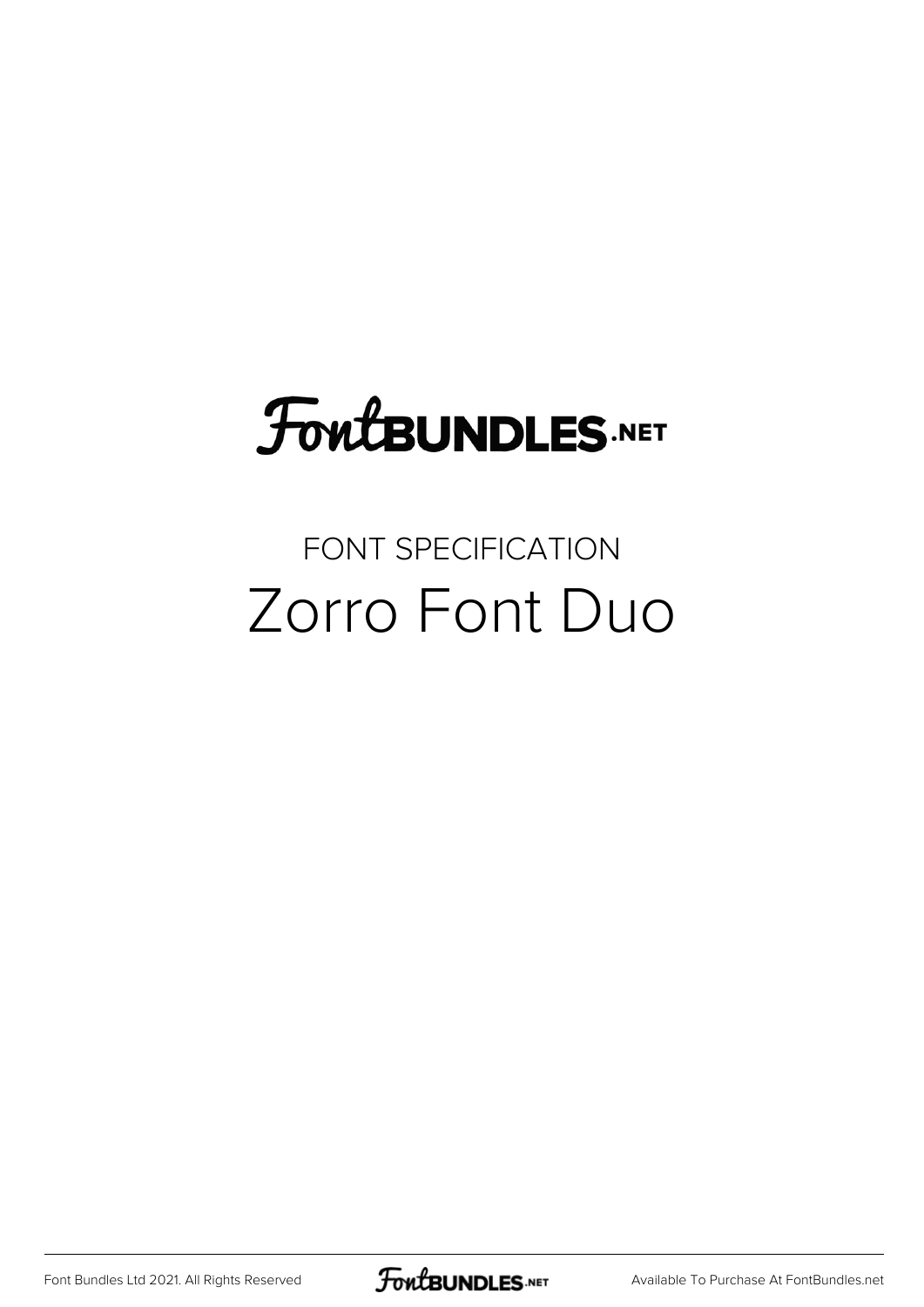#### Slugger Script - Regular

**Uppercase Characters** 

ABEDEFEHJJA MNOPORTEPPU  $\mathcal{Y} \mathcal{Y}$ 

Lowercase Characters

abcdefghijklmnopqrstuv

 $w$  x y z

**Numbers** 



**Punctuation and Symbols** 



All Other Glyphs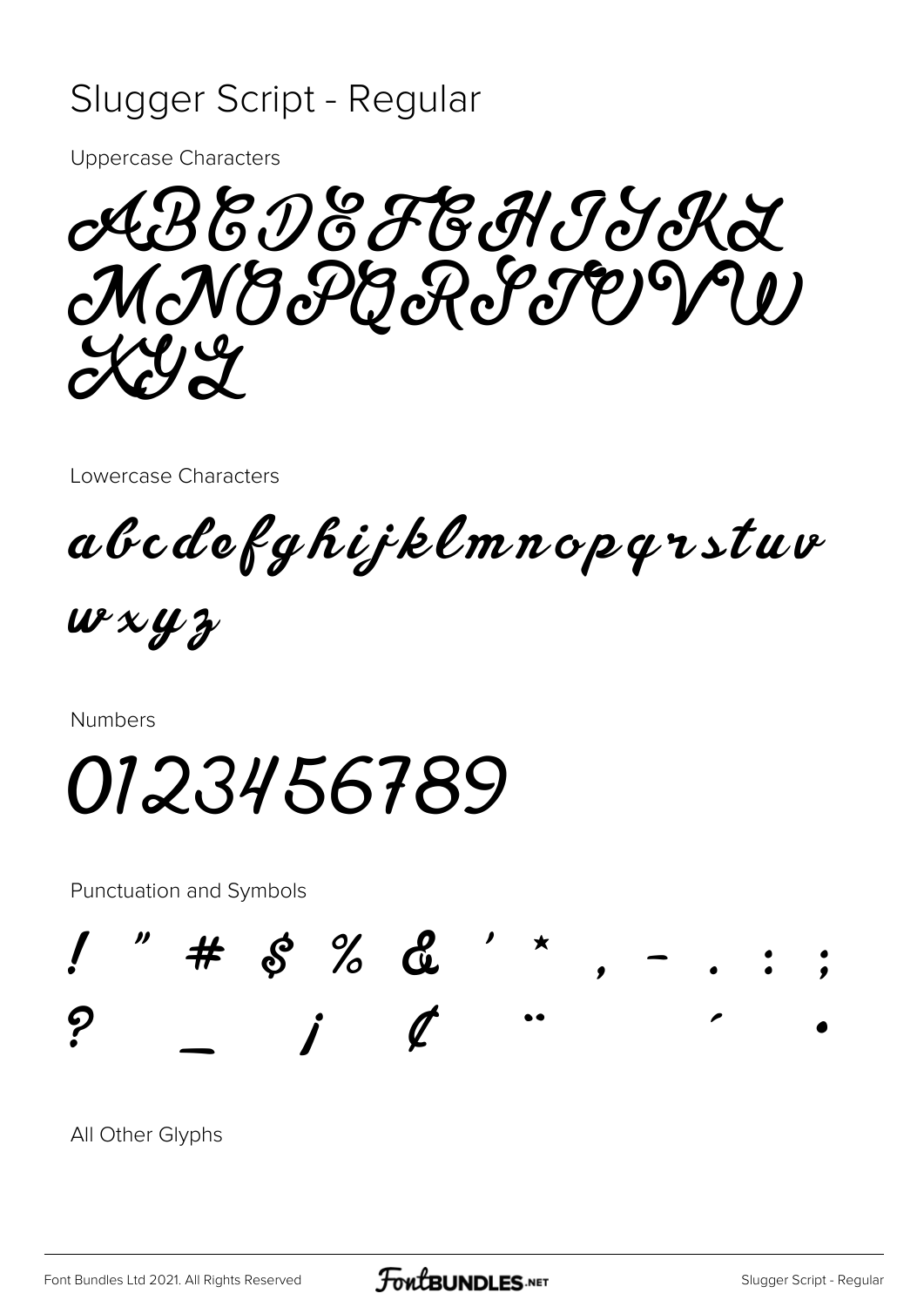Adatatat E 8

### Ê Ë Ì Í Î Ï Ñ Ò Ó Ô Õ Ö Ø Ù Ú Û Ü Ý

ß à á â ã ä å ç è

 $\acute{\textbf{e}}$   $\acute{\textbf{e}}$   $\ddot{\textbf{e}}$   $\grave{\textbf{e}}$   $\acute{\textbf{e}}$   $\acute{\textbf{e}}$   $\acute{\textbf{e}}$   $\acute{\textbf{e}}$   $\ddot{\textbf{e}}$   $\ddot{\textbf{e}}$   $\ddot{\textbf{v}}$   $\ddot{\textbf{v}}$   $\ddot{\textbf{v}}$   $\grave{\textbf{e}}$ 

ó ô õ ö ø ù ú û ü  $\acute{\mu}$   $\ddot{\mu}$   $\ddot{a}$   $\acute{c}$   $\ddot{c}$   $\ddot{a}$   $\ddot{c}$   $\ddot{a}$   $\ddot{c}$   $\ddot{a}$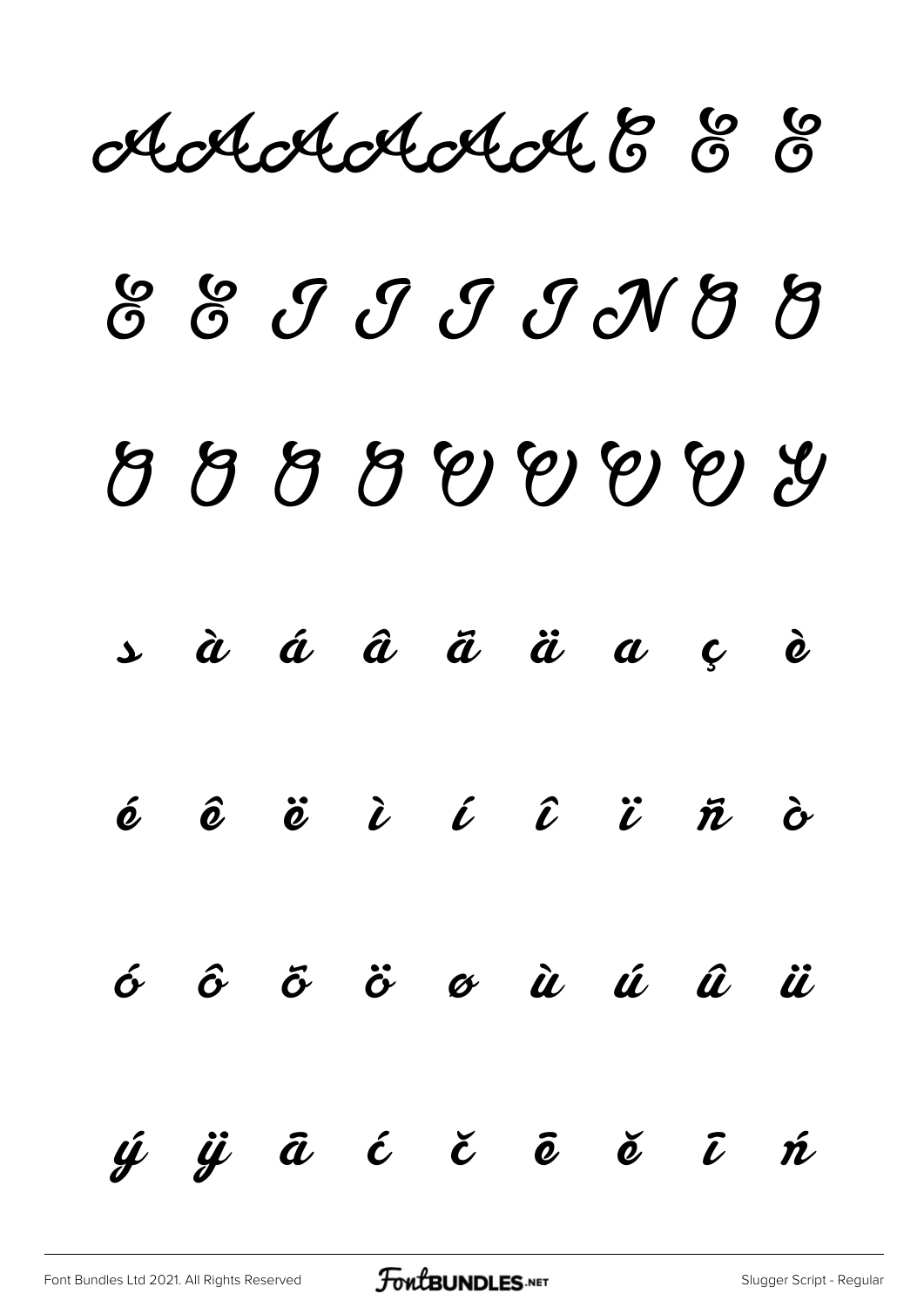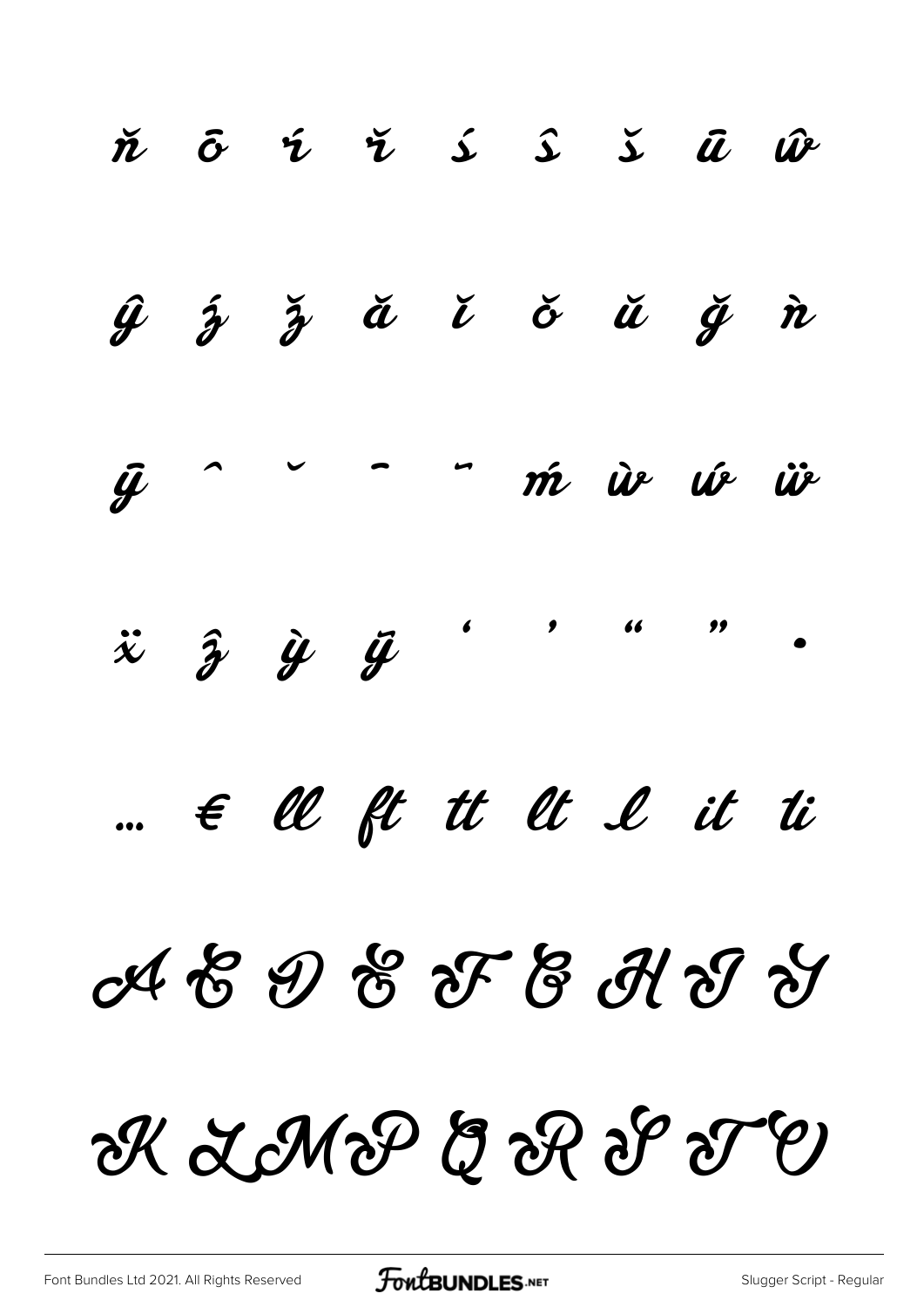### DRUXY LOBN&

 $j\ddot{r}$  in  $\mathbb X$ 

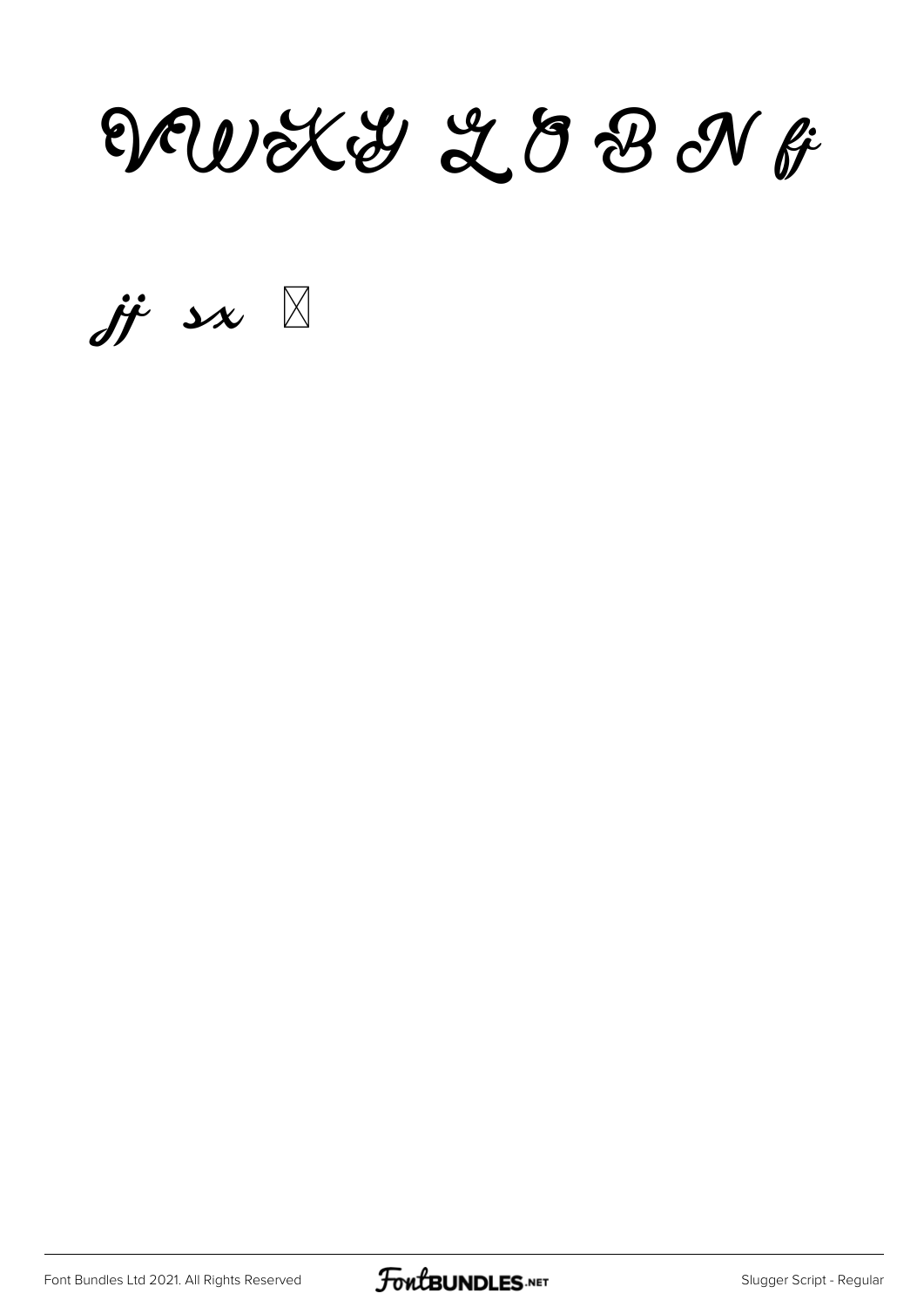#### Zorro Black Extended - Regular

**Uppercase Characters** 

#### ABCDEFGHIJK LMNOPORSTU V W X Y Z

Lowercase Characters

#### ABCDEFGHIJK LMNOPORSTU V W X Y Z

Numbers

#### 0123456789

Punctuation and Symbols \$ % & 珜 ∗  $\langle$  = ╋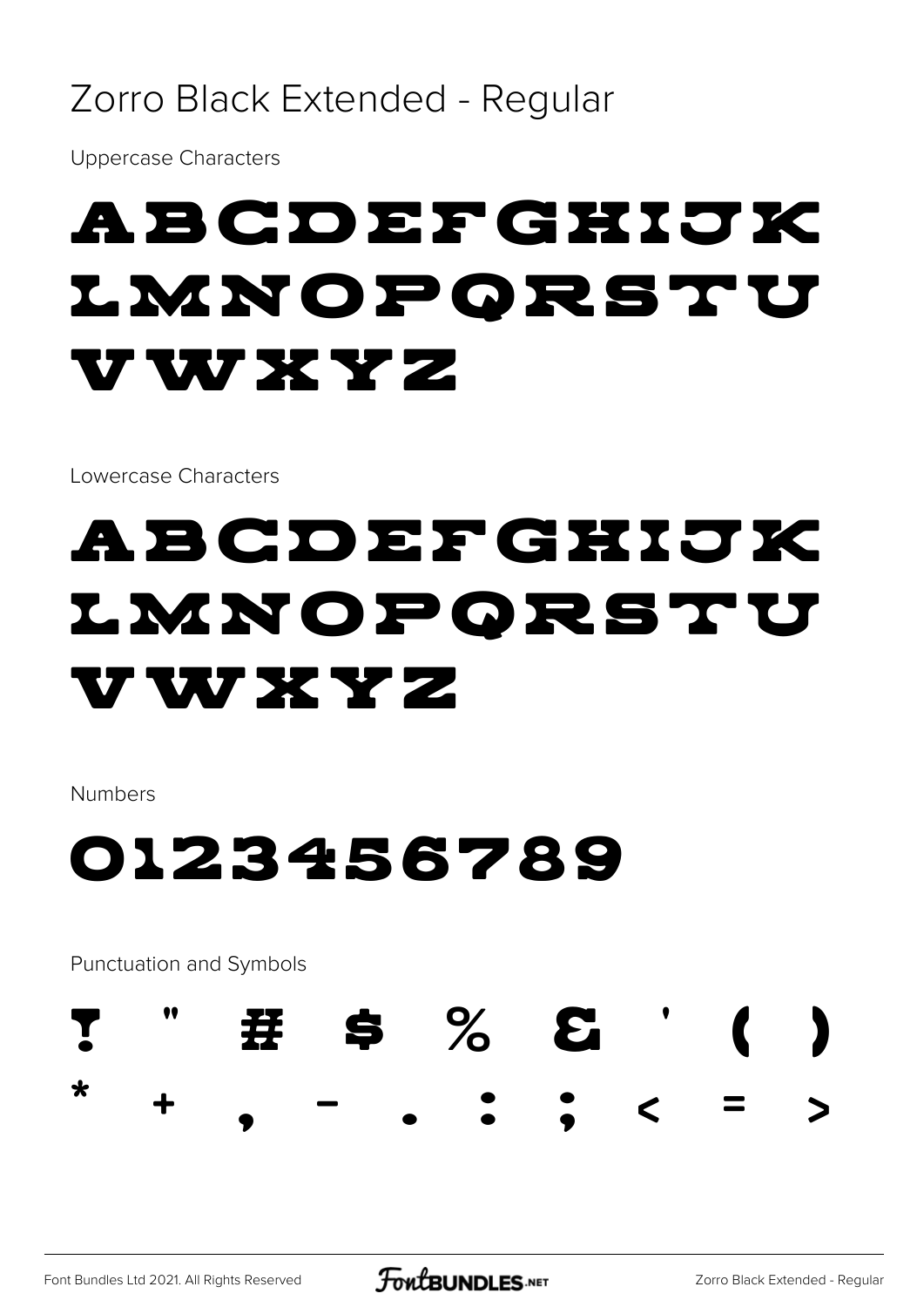

All Other Glyphs

### À Á Â Ã Ä ÅÆÇ È É Ê Ë Ì Í Î Ï Ð Ñ Ò Ó Ô Ô Ö × Ø Ů Ů ÛÜ Ý Þ ß à á â ã

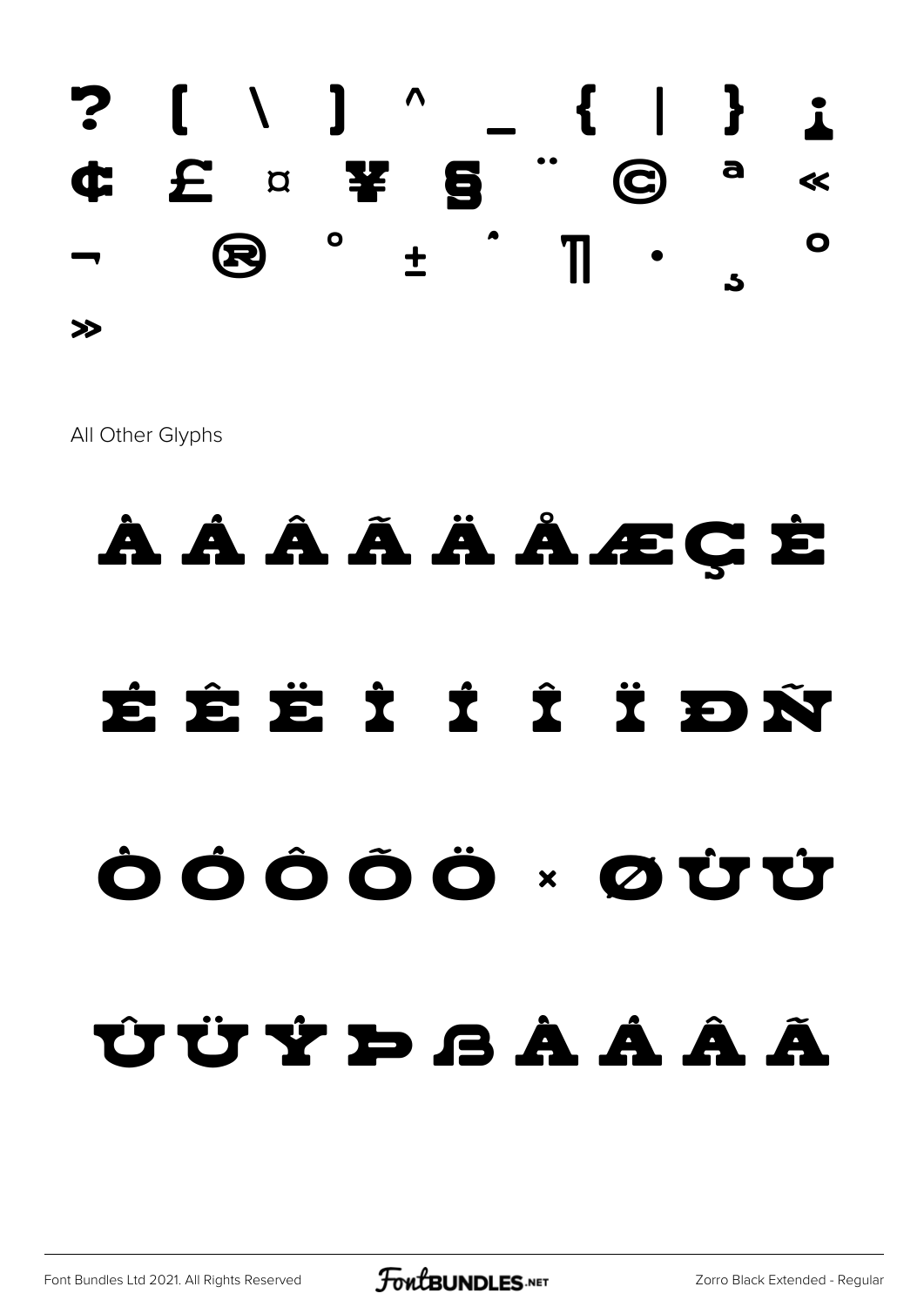# ÄÅÆÇĖĖĖË! ÍÎ Î BÑÓÓÔ  $\ddot{\mathbf{O}}$  +  $\mathbf{O}$  Û Û Û Û Û  $\dot{\mathbf{V}}$  D ŸĀĀÃÃĄĄĊĆ ĈĈČČĎĎĐĐĒ ÈĔĔĘĘĔĚĜĜ ĞĞÛXÂXXXÎ Î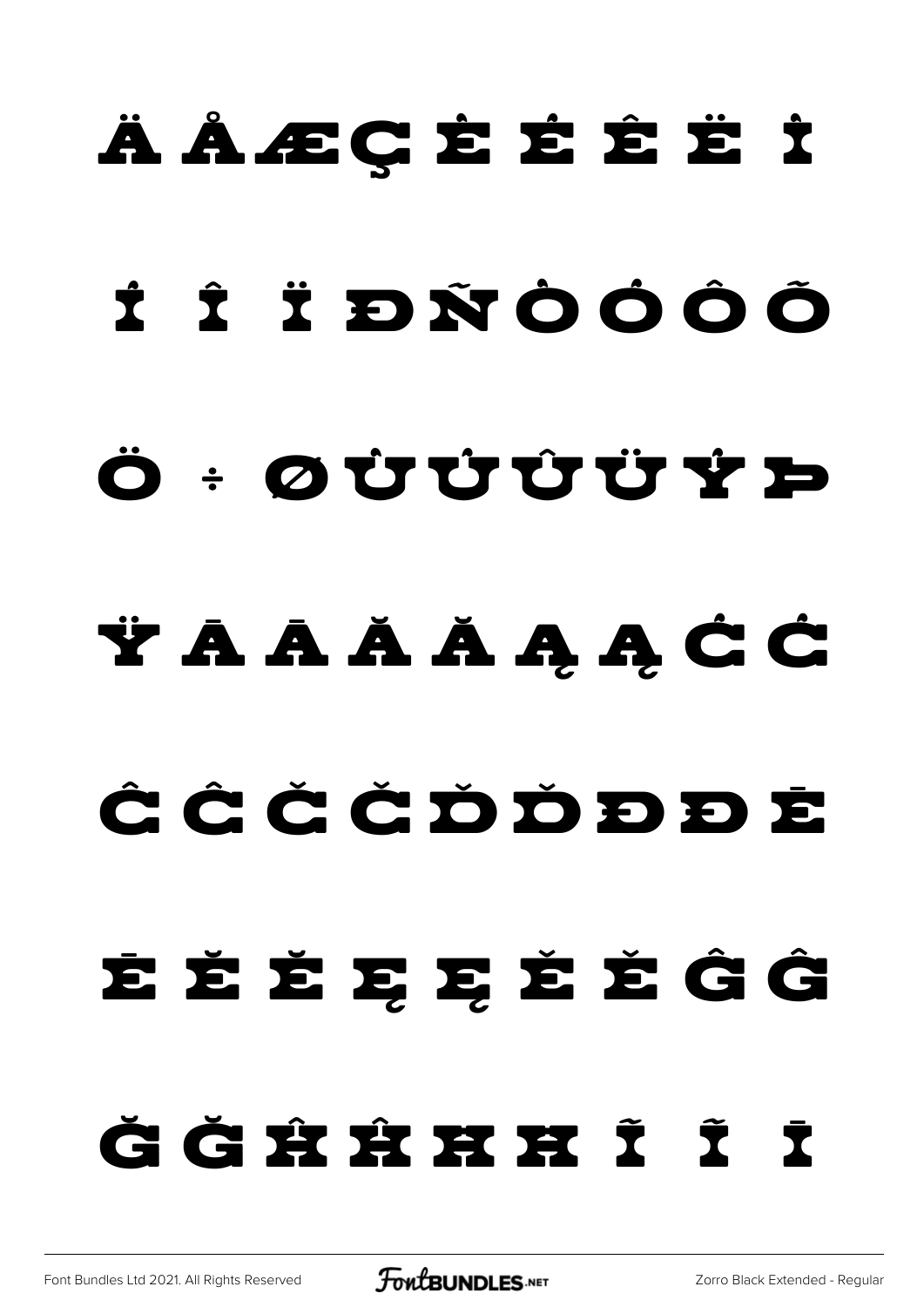## I I I Į Į ĴĶĶL ĹĻĻĽĽŁŁŃŃ NNŇŇÔÔŎŒ CRRRŘSSŠ ŞŞŠŠŢŢŤŤŨ ŨŨŨŬŬŮŮV WWYYYY Y Y Z Ż Ż Ż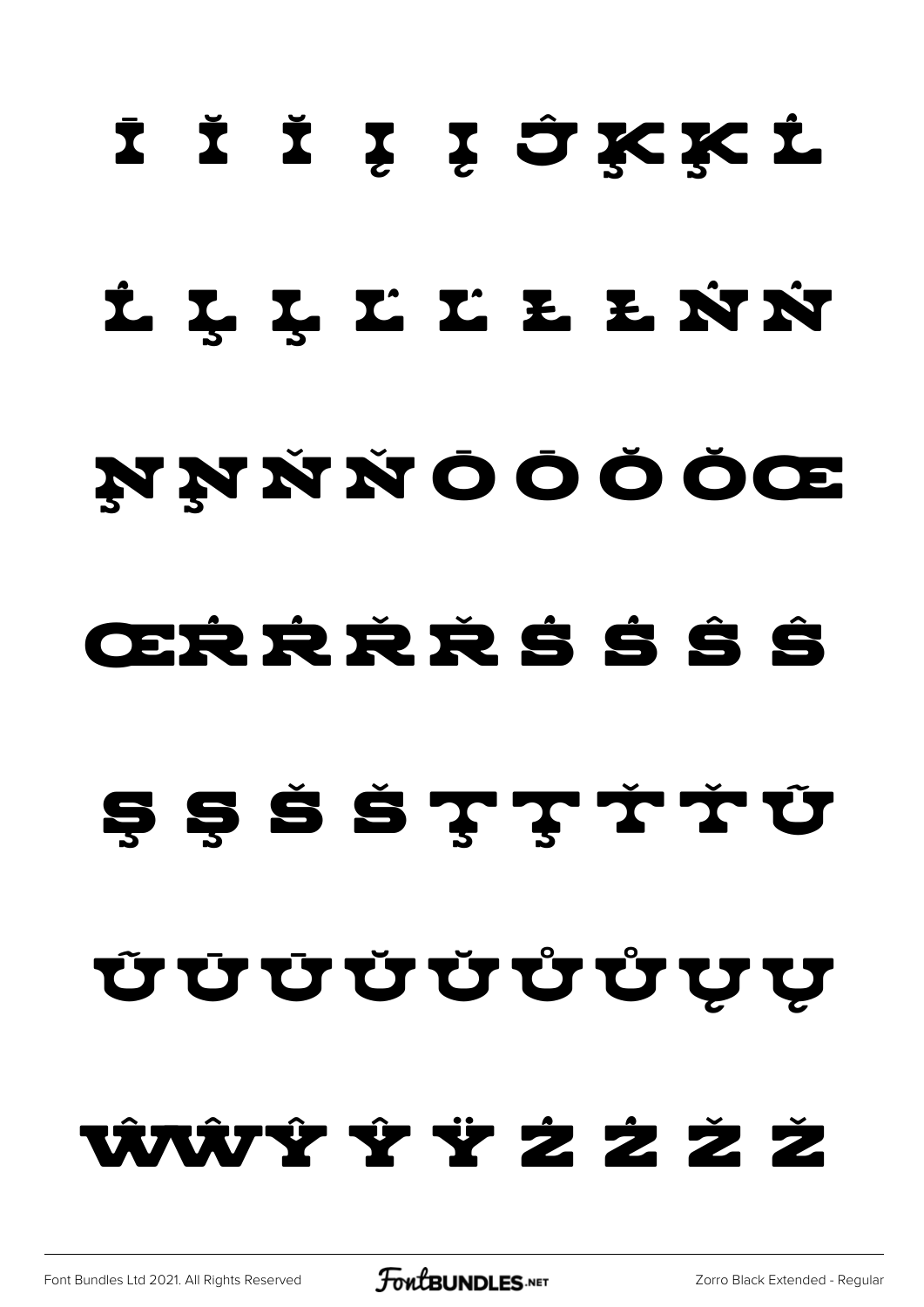### B B & A Å Å Ï Ŏ ŎŬŬÆÆĞĞX **OOĴĜĜŇŇÆÆ** Ǿ ǿ Ȟ ȟ Ȩ ȩ Ȳ ȳ ˆ ˇ ˉ ˘ ˚ ˛  $\tilde{\phantom{a}}$   $\tilde{\phantom{a}}$   $\tilde{\phantom{a}}$   $\tilde{\phantom{a}}$   $\tilde{\phantom{a}}$   $\tilde{\phantom{a}}$   $\tilde{\phantom{a}}$   $\tilde{\phantom{a}}$   $\tilde{\phantom{a}}$ **G H H H H K K KAM** Ṕ ṕ Ṽ ṽẀẁẂẃẄ